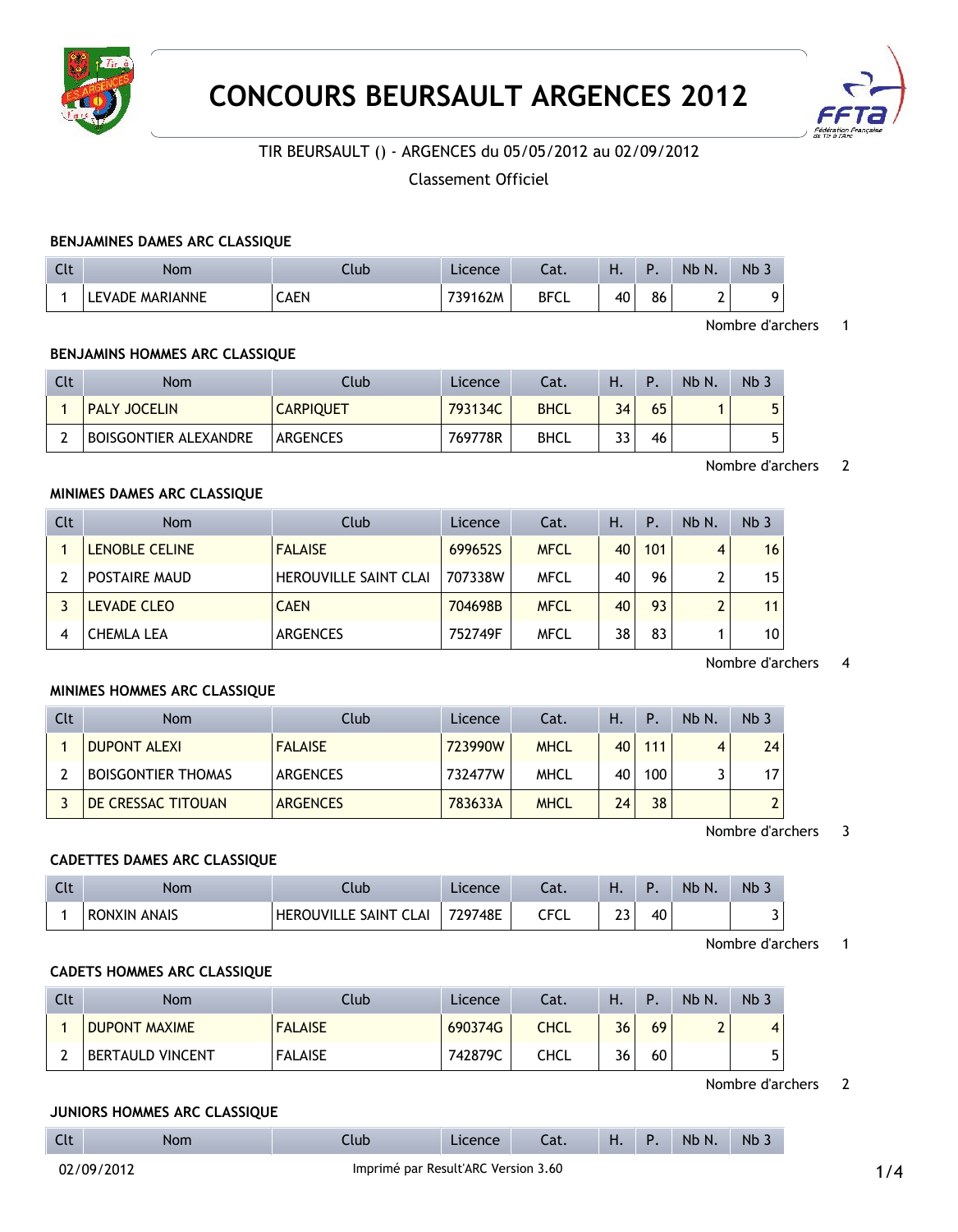| LACOUR JONATHAN | <b>ARGENCES</b>   | 689512V | JHCL | 38     | 74 <sub>1</sub> | 8 |
|-----------------|-------------------|---------|------|--------|-----------------|---|
| BRUGGEMAN KARL  | <b>OUISTREHAM</b> | 674104X | JHCL | $\sim$ | 41              |   |

Nombre d'archers 2

# **SENIORS DAMES ARC CLASSIQUE**

| Clt | <b>Nom</b>                | Club            | Licence | Cat.        | Н. | P  | Nb N. | Nb <sub>3</sub>  |
|-----|---------------------------|-----------------|---------|-------------|----|----|-------|------------------|
|     | <b>RAME EMILIE</b>        | <b>ARGENCES</b> | 730257H | <b>SFCL</b> | 39 | 75 |       | 8                |
|     | <b>BOISGONTIER SYLVIA</b> | ARGENCES        | 744323X | <b>SFCL</b> | 33 | 62 |       | $\boldsymbol{4}$ |
|     | <b>BEUVE SOLVEIG</b>      | <b>ARGENCES</b> | 694847U | <b>SFCL</b> | 30 | 44 |       |                  |

Nombre d'archers 3

## **SENIORS HOMMES ARC CLASSIQUE**

| <b>Clt</b>      | Nom                      | Club                         | <b>Licence</b> | Cat.        | Η. | P. | Nb N.          | Nb <sub>3</sub> |
|-----------------|--------------------------|------------------------------|----------------|-------------|----|----|----------------|-----------------|
|                 | <b>ANDRE PHILIPPE</b>    | <b>HEROUVILLE SAINT CLAI</b> | 723039M        | <b>SHCL</b> | 39 | 78 | 2              | 4               |
| $\overline{2}$  | <b>DAUMESNIL FABIEN</b>  | <b>ARGENCES</b>              | 612607C        | <b>SHCL</b> | 39 | 74 |                | 8               |
| 3               | <b>LAURENT ERIC</b>      | <b>BAYEUX</b>                | 703826D        | <b>SHCL</b> | 39 | 67 |                | 5               |
| $\overline{4}$  | PHILIPPE BASTIEN         | <b>HEROUVILLE SAINT CLAI</b> | 760549J        | <b>SHCL</b> | 38 | 73 | $\overline{2}$ | $\overline{4}$  |
| 5               | <b>ANFRAY GILDAS</b>     | ST PIERRE SUR DIVES          | 717158V        | <b>SHCL</b> | 37 | 76 | 1              | 9               |
| 6               | <b>LEVADE PHILIPPE</b>   | <b>CAEN</b>                  | 704702F        | <b>SHCL</b> | 37 | 71 | $\overline{4}$ | $\overline{4}$  |
| 7               | <b>MEYER PASCAL</b>      | <b>MERVILLE FRANCEVILLE</b>  | 649972S        | <b>SHCL</b> | 35 | 70 | 1              | 5               |
| 8               | <b>BOISGONTIER HERVE</b> | <b>ARGENCES</b>              | 744948B        | <b>SHCL</b> | 33 | 52 |                |                 |
| 9               | <b>MOTREFF NICOLAS</b>   | <b>HEROUVILLE SAINT CLAI</b> | 637890J        | <b>SHCL</b> | 30 | 52 |                | 5               |
| 10 <sup>°</sup> | <b>TABURET REGIS</b>     | <b>HEROUVILLE SAINT CLAI</b> | 726105V        | <b>SHCL</b> | 29 | 60 | 3              | $\overline{4}$  |
| 11              | <b>MARTIG GUILLAUME</b>  | <b>CAEN</b>                  | 360267V        | <b>SHCL</b> | 29 | 55 | 1              | 5               |
| 12              | <b>PALY OLIVIER</b>      | <b>CARPIQUET</b>             | 800914J        | <b>SHCL</b> | 21 | 30 |                | 6               |

Nombre d'archers 12

### **VETERANS HOMMES ARC CLASSIQUE**

| Clt            | <b>Nom</b>               | Club                         | Licence | Cat.        | Η.              | Ρ. | Nb N. | Nb <sub>3</sub> |
|----------------|--------------------------|------------------------------|---------|-------------|-----------------|----|-------|-----------------|
|                | <b>FAUCON ALAIN</b>      | <b>ARGENCES</b>              | 374774N | <b>VHCL</b> | 39              | 80 | 3     | 6               |
| 2              | <b>DURAND PHILIPPE</b>   | <b>CAEN</b>                  | 466148H | <b>VHCL</b> | 39              | 79 |       | 6               |
| 3.             | MEZERAY BERTRAND         | <b>ARGENCES</b>              | 311924Y | <b>VHCL</b> | 38              | 80 | 3     | 9               |
| $\overline{4}$ | <b>MARTRAIRE GILLES</b>  | <b>VERSON</b>                | 466996E | <b>VHCL</b> | 36              | 73 | 3     | $\overline{4}$  |
| 5.             | <b>COLLEC CHRISTOPHE</b> | <b>ARGENCES</b>              | 702843K | <b>VHCL</b> | 33              | 64 |       | 4               |
| 6              | <b>HAMON ALAIN</b>       | <b>VERSON</b>                | 434787V | <b>VHCL</b> | 32 <sup>2</sup> | 60 | 3     | $\overline{2}$  |
| 7              | <b>BOCE JEAN MARC</b>    | <b>CARPIQUET</b>             | 790318S | <b>VHCL</b> | 26              | 41 |       |                 |
| 8              | <b>MOTREFF DIDIER</b>    | <b>HEROUVILLE SAINT CLAI</b> | 678867Z | <b>VHCL</b> | 23              | 40 |       | 4               |

Nombre d'archers 8

## **SUPER VETERANS HOMMES ARC CLASSIQUE**

| $\sim$<br>しいし | <b>Nom</b>                   | Club                     | Licence | $-1$<br>.ac. | п. |           | <b>Nb</b><br>N. | Nb.                       |
|---------------|------------------------------|--------------------------|---------|--------------|----|-----------|-----------------|---------------------------|
|               | . GERARD<br><b>DAUMESNIL</b> | いへいく<br>GENG<br>៶៴៲៲៶៴៲៴ | 390085F | <b>TVHCL</b> | 36 | , –<br>07 |                 | $\overline{ }$<br>ь.<br>J |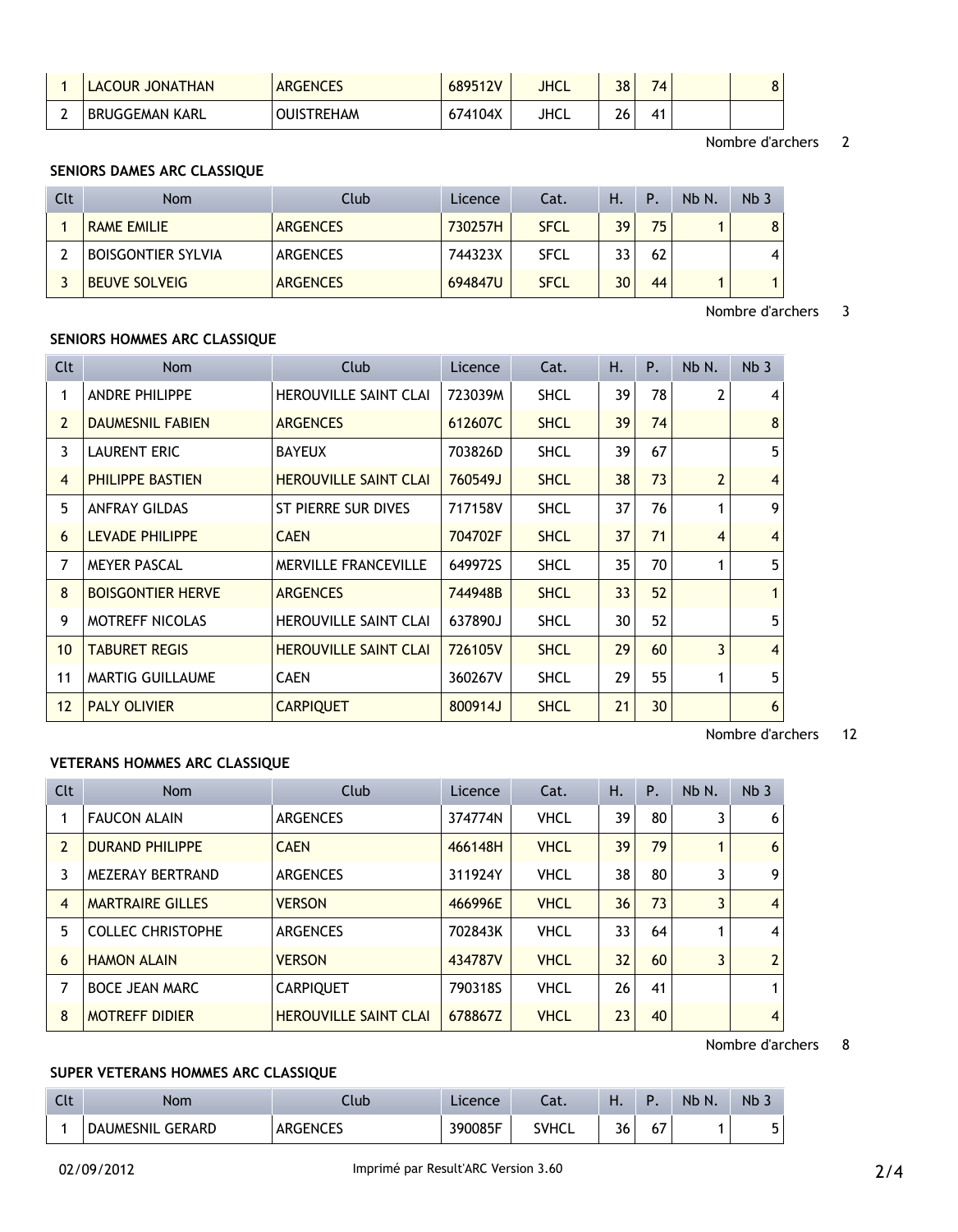| <b>HAUTEUR MARC</b>   | <b>CARPIQUET</b>             | 717062R | <b>SVHCL</b> | 34 | 60 |   |
|-----------------------|------------------------------|---------|--------------|----|----|---|
| <b>BONILLO ROBERT</b> | <b>BAYEUX</b>                | 753455Y | <b>SVHCL</b> | 32 | 57 |   |
| AUTHOUART JEAN MARIE  | <b>ARGENCES</b>              | 761617V | <b>SVHCL</b> | 28 | 50 | 1 |
| PRIEUR JEAN-LOUIS     | <b>HEROUVILLE SAINT CLAI</b> | 729455L | <b>SVHCL</b> | າາ | 37 |   |

### Nombre d'archers 5

### **JUNIORS HOMMES ARC A POULIES**

| Clt | <b>Nom</b>     | Ilub                         | Licence | Cat. | Н. | Þ  | Nb N. | Nb <sub>3</sub> |
|-----|----------------|------------------------------|---------|------|----|----|-------|-----------------|
|     | MENDRET ARNAUD | <b>HEROUVILLE SAINT CLAI</b> | 700435T | JHCO | 40 | 99 |       |                 |
|     | ANDRE VALENTIN | <b>HEROUVILLE SAINT CLAI</b> | 723041P | снсо | 40 | 84 |       |                 |

### Nombre d'archers 2

# **SENIORS DAMES ARC A POULIES**

| Clt | <b>Nom</b>              | Club                       | Licence | Cat.        | н. | P.  | Nb N. | Nb <sub>3</sub> |
|-----|-------------------------|----------------------------|---------|-------------|----|-----|-------|-----------------|
|     | <b>PRIGNON VANESSA</b>  | <b>VERSON</b>              | 420952G | <b>SFCO</b> | 40 | 111 |       | 26              |
|     | LECARPENTIER LAETITIA   | <b>FONTENAY LE MARMION</b> | 792556Z | <b>SFCO</b> | 40 | 107 |       | 20 <sup>1</sup> |
|     | <b>DARCILLON CECILE</b> | <b>FONTENAY LE MARMION</b> | 771397A | <b>SFCO</b> | 40 | 104 |       | 12              |
|     | LE MARCHAND MAGALI      | <b>FONTENAY LE MARMION</b> | 742397D | <b>SFCO</b> | 40 | 99  | 4     | 15 <sup>1</sup> |

### Nombre d'archers 4

## **SENIORS HOMMES ARC A POULIES**

| Clt          | <b>Nom</b>                 | Club                         | Licence | Cat.        | Η. | P.  | Nb N.          | Nb <sub>3</sub> |
|--------------|----------------------------|------------------------------|---------|-------------|----|-----|----------------|-----------------|
| 1            | LECARPENTIER OLIVIER       | <b>FONTENAY LE MARMION</b>   | 647378X | <b>SHCO</b> | 40 | 128 | 11             | 26              |
| 2            | POULINGUE OLVIER           | ST PIERRE SUR DIVES          | 672124V | <b>SHCO</b> | 40 | 123 | 12             | 19              |
| 3            | <b>DARCILLON DENIS</b>     | <b>FONTENAY LE MARMION</b>   | 771395Y | <b>SHCO</b> | 40 | 120 | 8              | 24              |
| 4            | <b>BOUET LUDOVIC</b>       | <b>ARGENCES</b>              | 713285K | <b>SHCO</b> | 40 | 111 | 3              | 25              |
| 5            | <b>ACUNA CHRISTOPHE</b>    | <b>HEROUVILLE SAINT CLAI</b> | 625122F | <b>SHCO</b> | 40 | 108 | 3              | 22              |
| 6            | <b>LEGRAND CHRISTOPHE</b>  | <b>ARGENCES</b>              | 732164F | <b>SHCO</b> | 40 | 106 | 5              | 17              |
| $\mathbf{7}$ | LE MARCHAND CHRISTOPHE     | <b>FONTENAY LE MARMION</b>   | 724661A | <b>SHCO</b> | 40 | 106 | $\overline{2}$ | 22              |
| 8            | <b>RONXIN LAURENT</b>      | <b>HEROUVILLE SAINT CLAI</b> | 742881E | <b>SHCO</b> | 40 | 102 | 3              | 16              |
| 9            | <b>JOURDAN DANIEL</b>      | <b>CAEN</b>                  | 454789L | <b>SHCO</b> | 40 | 101 | 3              | 17              |
| 10           | <b>BELLOT JEAN-CHARLES</b> | <b>FALAISE</b>               | 458705T | <b>SHCO</b> | 40 | 94  | 4              | 9               |
| 11           | <b>BERTAULD NICOLAS</b>    | <b>FALAISE</b>               | 782123J | <b>SHCO</b> | 40 | 79  | 1              | 13              |
| 12           | LE CREURER STEVE           | <b>COURSEULLES SUR MER</b>   | 690813J | <b>SHCO</b> | 37 | 80  | 2              | 8               |

### Nombre d'archers 12

## **VETERANS HOMMES ARC A POULIES**

| Clt | <b>Nom</b>             | Club                         | Licence | Cat.        | Η. | Ρ.  | Nb N. | Nb <sub>3</sub> |
|-----|------------------------|------------------------------|---------|-------------|----|-----|-------|-----------------|
|     | SAINTE CROIX THIERRY   | <b>HEROUVILLE SAINT CLAI</b> | 327882U | <b>VHCO</b> | 40 | 118 | 9     | 20              |
|     | <b>VARIN PATRICE</b>   | <b>VERSON</b>                | 760204J | <b>VHCO</b> | 40 | 107 | 8     | 13              |
|     | <b>YVETOT BRUNO</b>    | <b>VERSON</b>                | 254407E | <b>VHCO</b> | 40 | 102 | 5     | 15              |
|     | <b>BOISROUX MICHEL</b> | <b>HEROUVILLE SAINT CLAI</b> | 4059425 | <b>VHCO</b> | 40 | 101 |       | 15              |